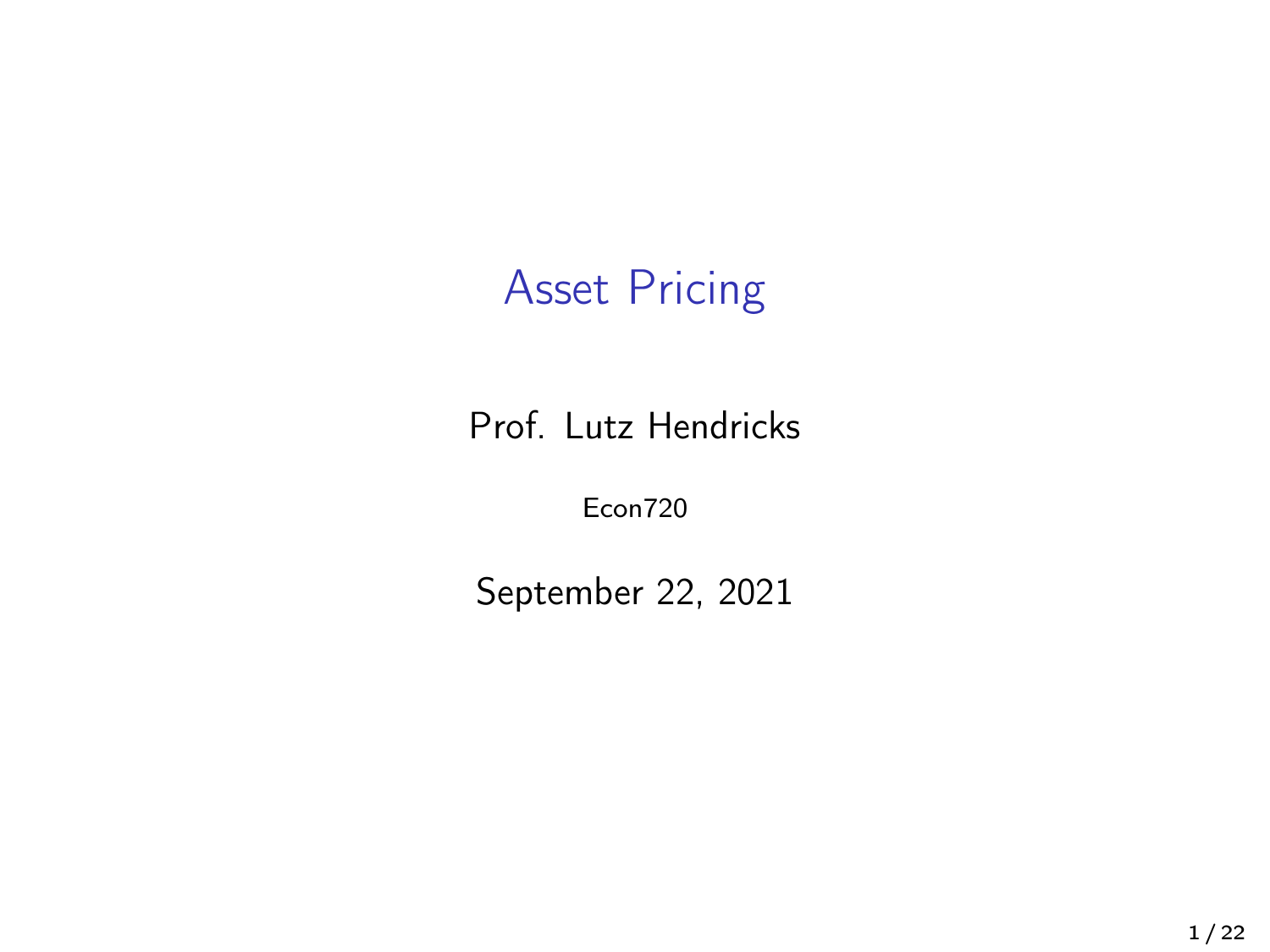The infinite horizon model can be used to price long-lived assets.

- $\blacktriangleright$  This is more interesting in stochastic economies.
- It then yields the famous  $\beta$  measure of risk and the CAPM.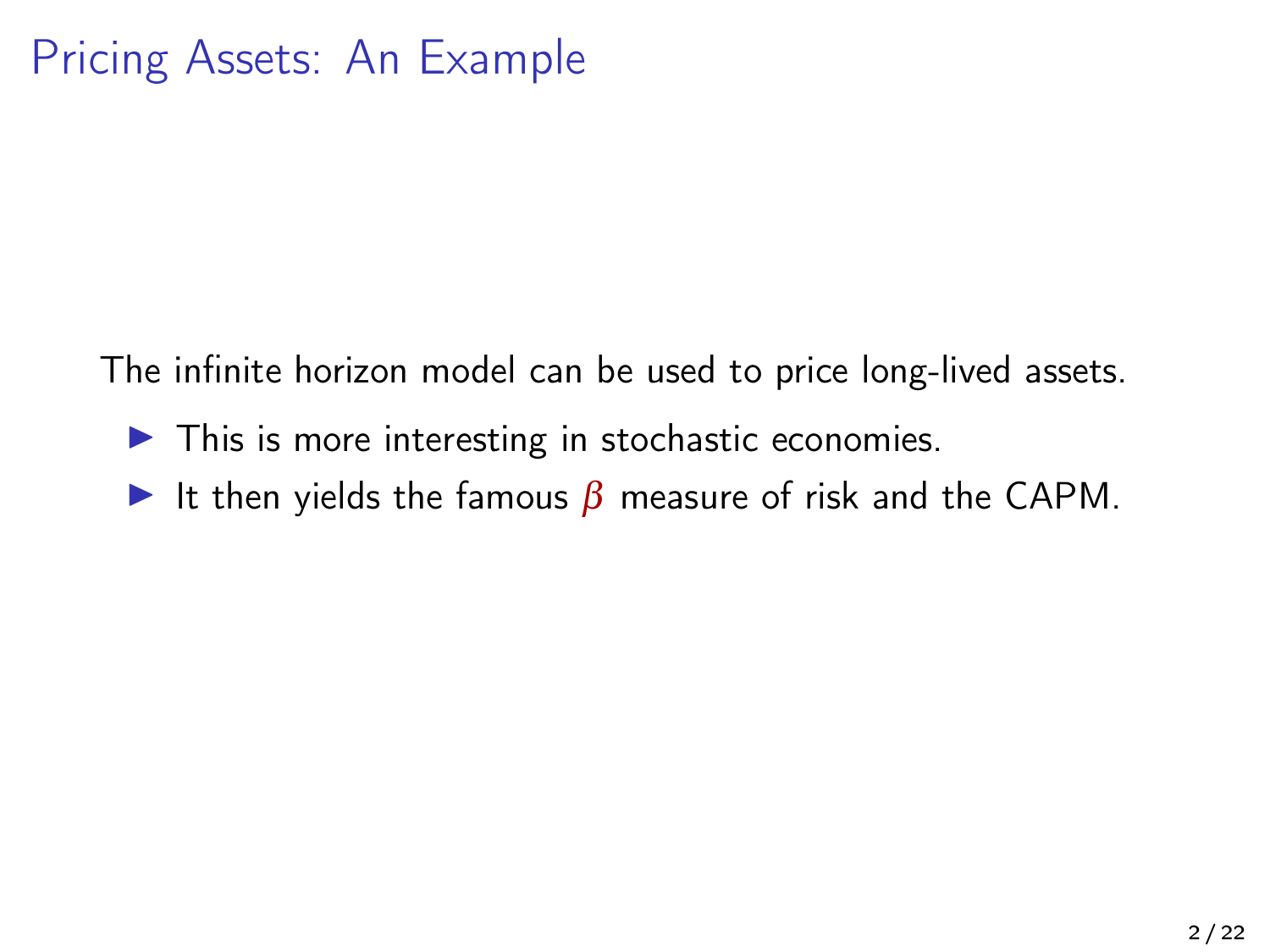#### Environment

Demographics:

 $\blacktriangleright$  a representative, infinitely lived household

 $\blacktriangleright$  mass 1

 $Preferences: \sum_{t=0}^{\infty} \beta^t u(c_t)$ 

Endowments:

- $\triangleright$  in each period: *N* units of labor time
- **If** at  $t = 0$ : L units of land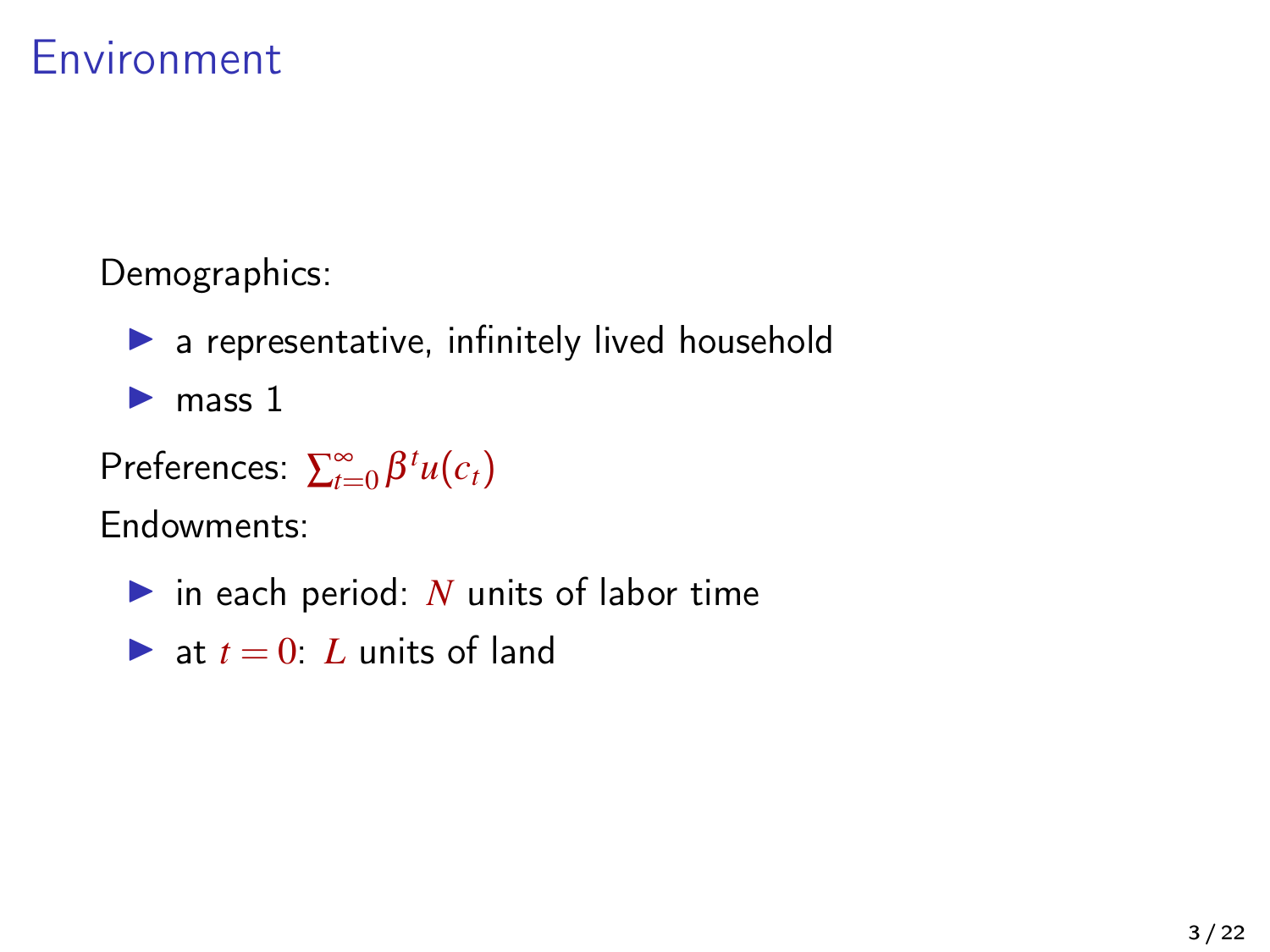#### Environment

 $\mathcal{F}(\mathcal{N}_t, L_t; A_t) = c_t$ 

 $\blacktriangleright$  constant returns to  $(N,L)$ 

 $\blacktriangleright$  the productivity sequence  $\{A_t\}$  is given.

Markets:

- $\blacktriangleright$  goods (numeraire)
- $\blacktriangleright$  land rental:  $r_t$
- $\blacktriangleright$  labor:  $w_t$
- $\blacktriangleright$  land purchase:  $p_t$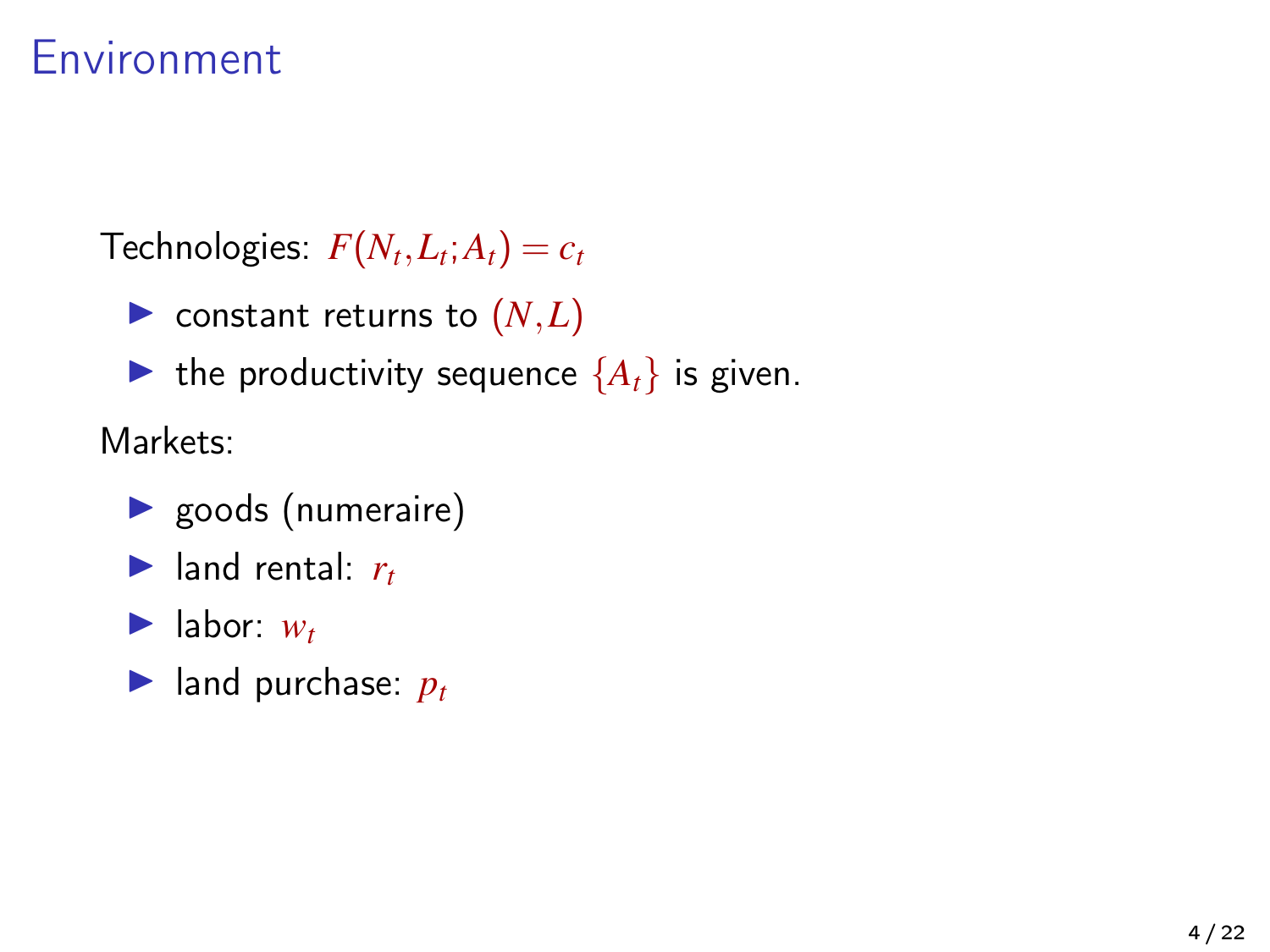### Firm's problem

The firm's problem is standard:

$$
\max F\left(N_t, L_t; A_t\right) - w_t N_t - r_t L_t \tag{1}
$$

FOCs:

$$
r = F_L \tag{2}
$$

$$
w = F_N \tag{3}
$$

Solution:  $N_t, L_t$  that satisfy the 2 FOCs.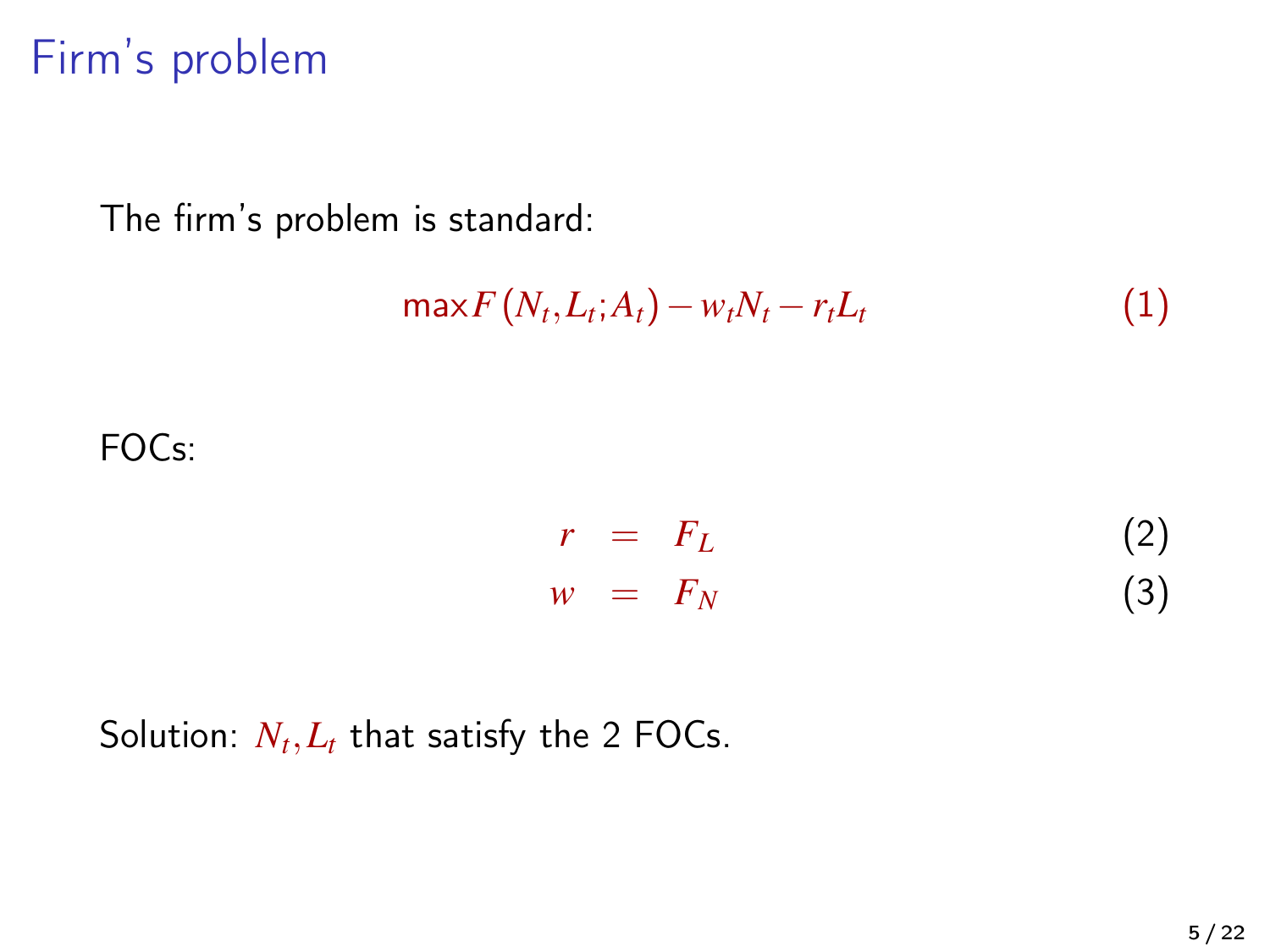### Household

Budget constraint:

Bellman equation:

First-order conditions: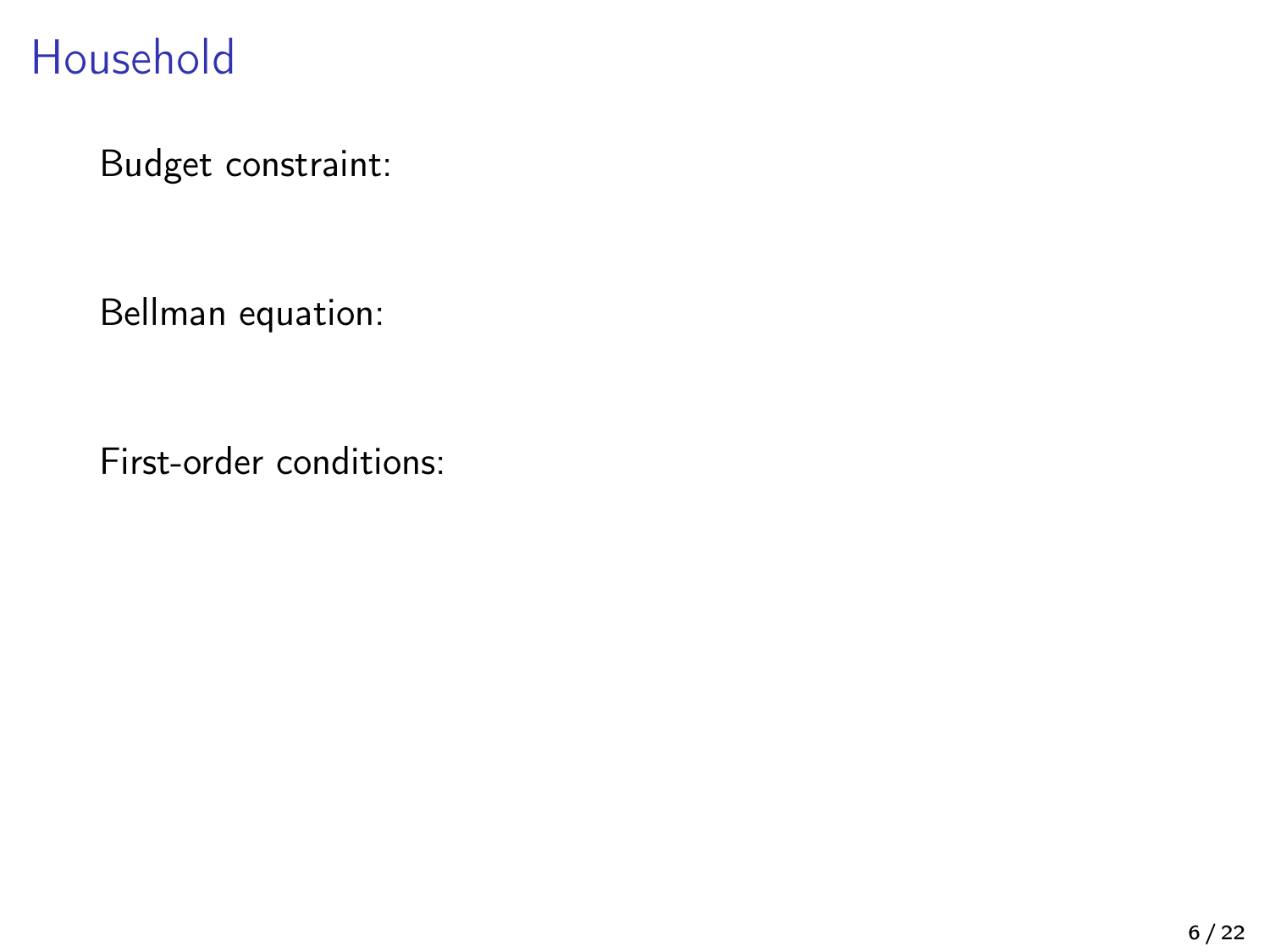#### Household

The Euler equation is standard

$$
u'(c) = \beta u'(c') \frac{r' + p'}{p}
$$

Solution:  $\{c_t, l_t\}$  that solve the Euler equation and budget constraint.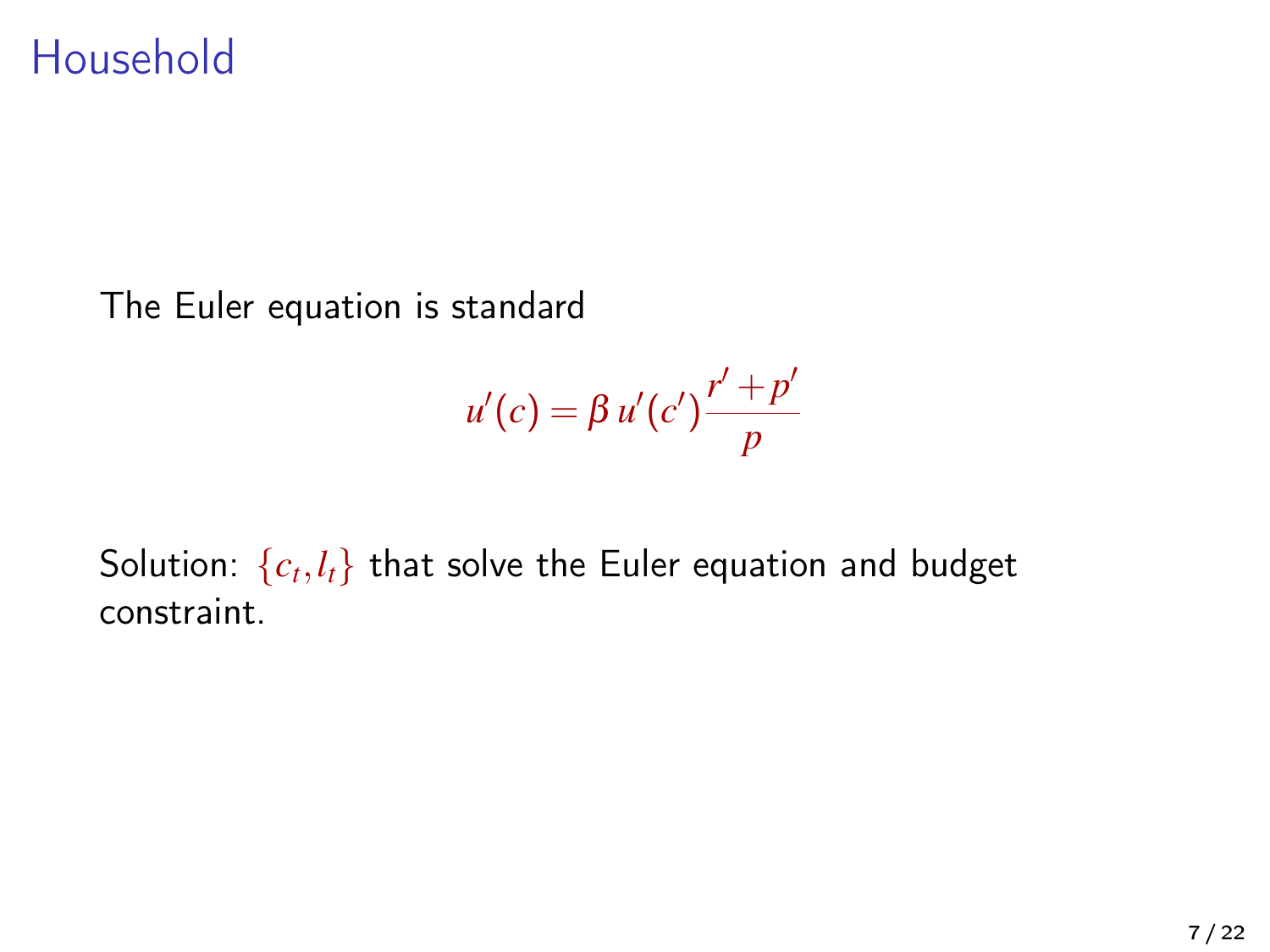# **Equilibrium**

A competitive equilibrium is a set of sequences  $(c_t, l_t, p_t, r_t, w_t)$ that satisfy:

- $\triangleright$  household: Euler equation and budget constraint;
- $\triangleright$  firm: 2 FOCs:
- $\blacktriangleright$  market clearing for land:
- $\blacktriangleright$  market clearing for goods: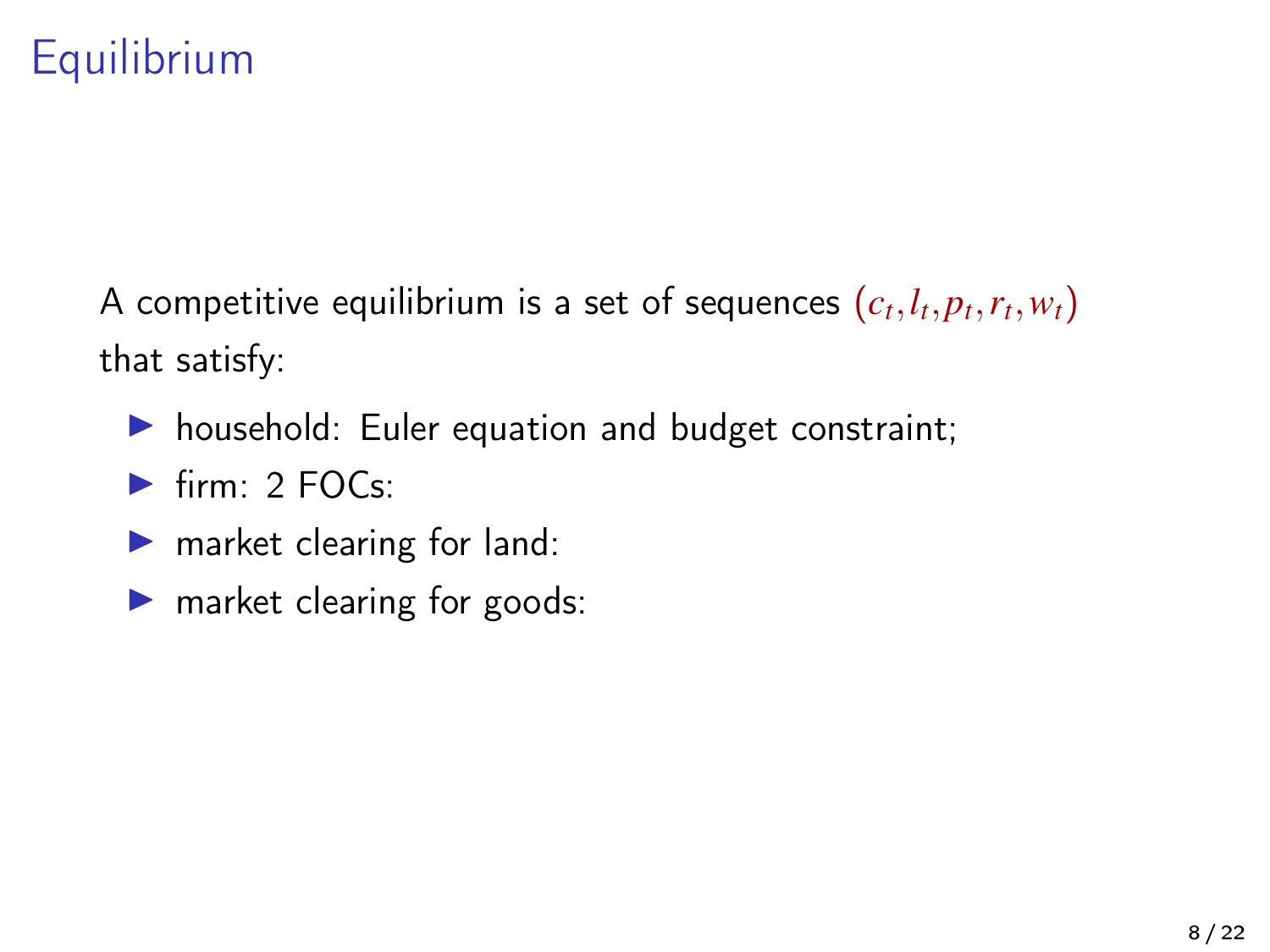We find a difference equation for *p<sup>t</sup>* .

Substitute the goods market clearing condition and the first-order condition for *r* into the Euler equation to obtain

$$
u'(F(N,L)) = \beta u'(F(N',L')) \frac{F_L(N',L') + p'}{p}
$$
 (4)

Note that this difference equation only contains *p* and exogenous variables.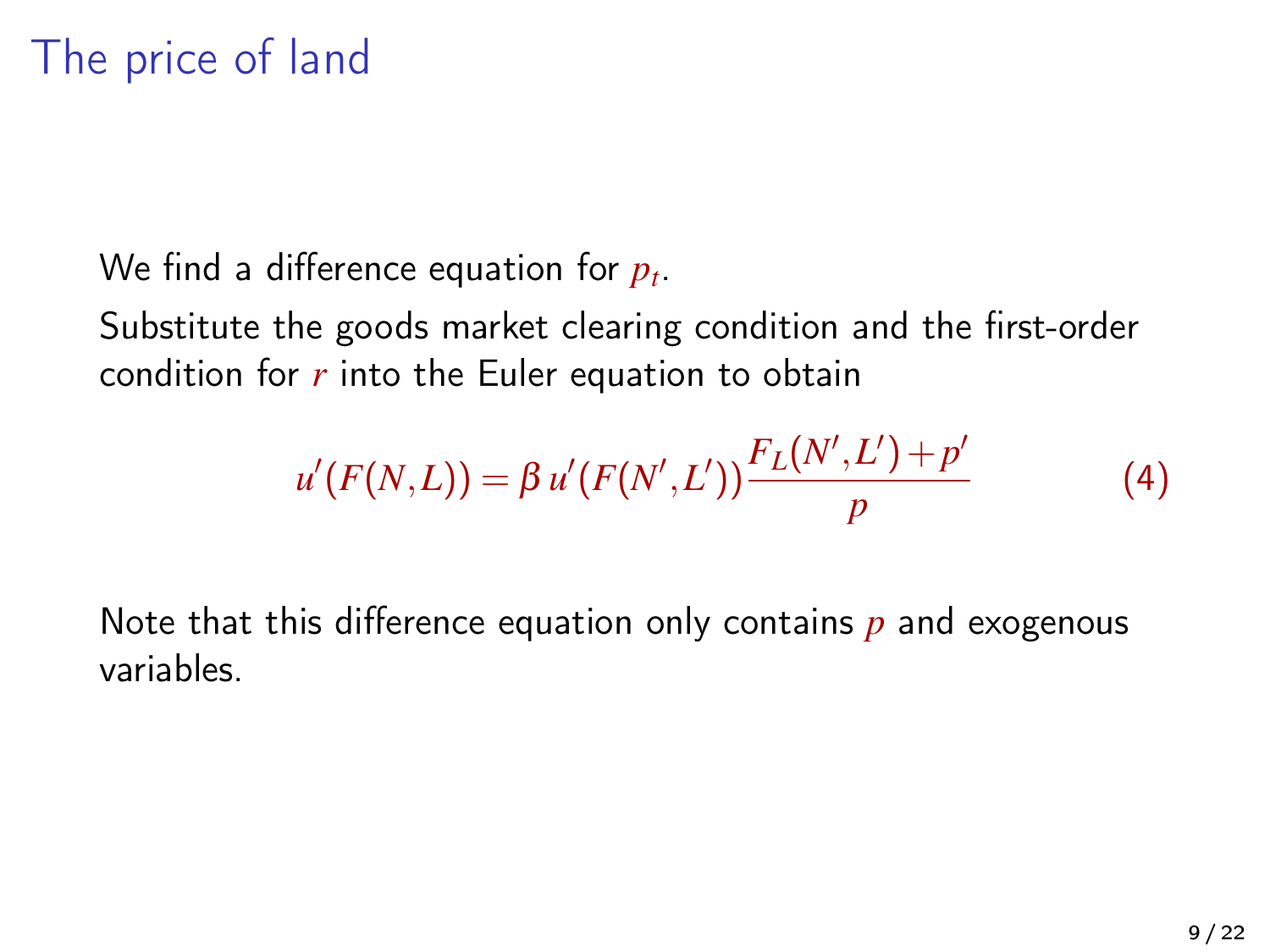#### Lucas asset pricing equation

We can derive the famous Lucas (1978) asset pricing equation: Define:

$$
MRS(t, t+j) = \frac{\beta^j u'(t+j)}{u'(t)}
$$
(5)

$$
R_{t+1} = \frac{F_L(N_{t+1}, L_{t+1}) + p_{t+1}}{p_t}
$$

Then we have

$$
1 = MRS(t, t+1) \times R_{t+1}
$$
 (6)

It turns out that this a is a very general asset pricing equation (see section on stochastic models).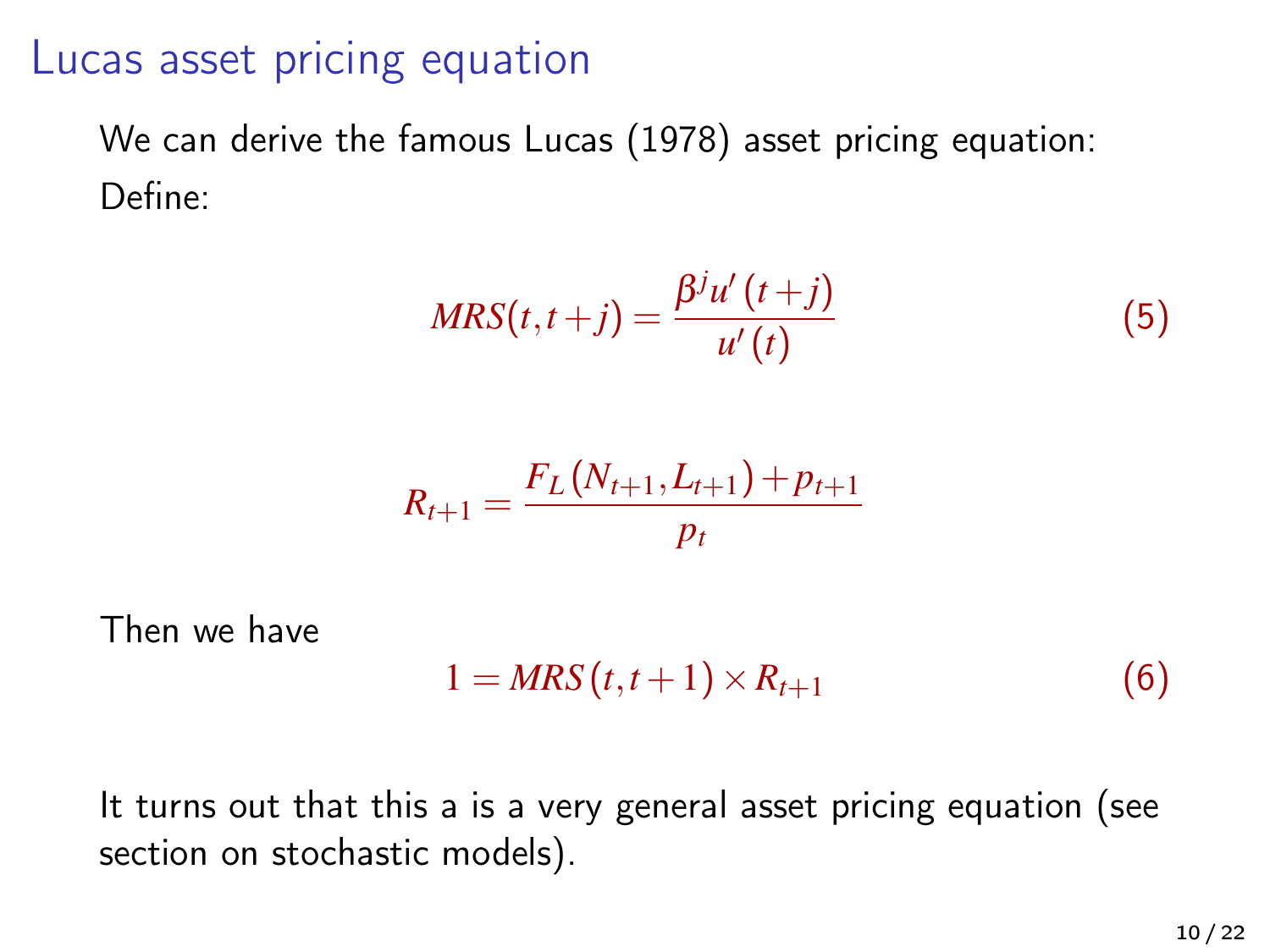# The price of land I

We solve the difference equation for  $p_t$  by forward iteration. Start from

$$
p_t = MRS(t, t+1)[d_{t+1} + p_{t+1}]
$$
\n(7)

where  $d_t = F_L(N_t,L_t,A_t)$  is the "dividend." Now iterate forward

<span id="page-10-0"></span>
$$
p_{t} = MRS(t, t+1) \{d_{t+1} + MRS(t+1, t+2) [d_{t+2} + p_{t+2}]\}
$$
  
= 
$$
MRS(t, t+1) d_{t+1} + MRS(t, t+2) [d_{t+2} + p_{t+2}]
$$
 (8)  
= 
$$
\sum_{j=1}^{\infty} MRS(t, t+j) d_{t+j}
$$
 (9)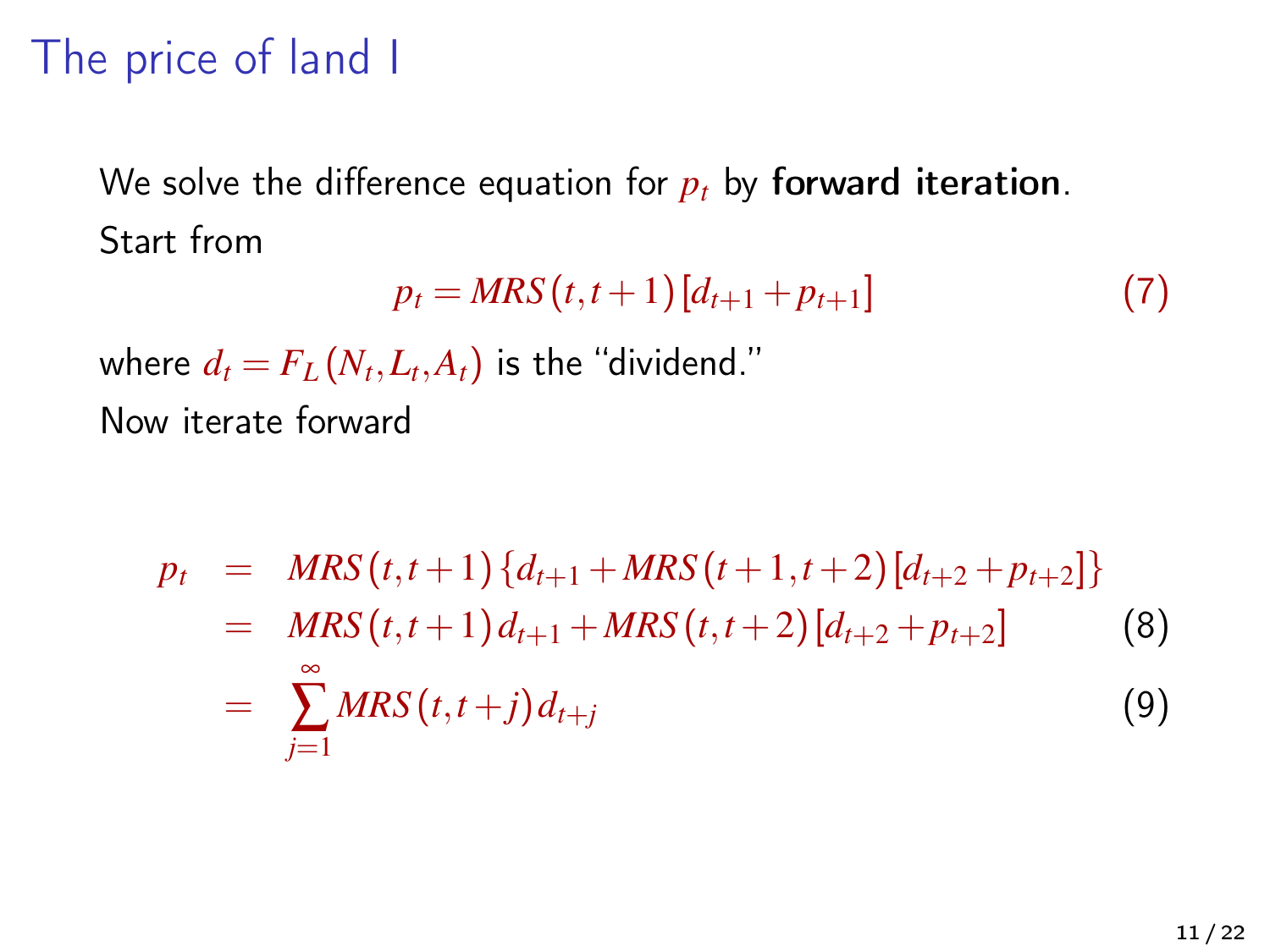In deriving [\(9\)](#page-10-0), I made use of the fact that

$$
MRS(t, t+j) = \frac{\beta u'(c_{t+1})}{u'(c_t)} \frac{\beta u'(c_{t+2})}{u'(c_{t+1})} \dots \frac{\beta u'(c_{t+1+j})}{u'(c_{t+j})}
$$

$$
= \frac{\beta^{j} u'(c_{t+1+j})}{u'(c_t)}
$$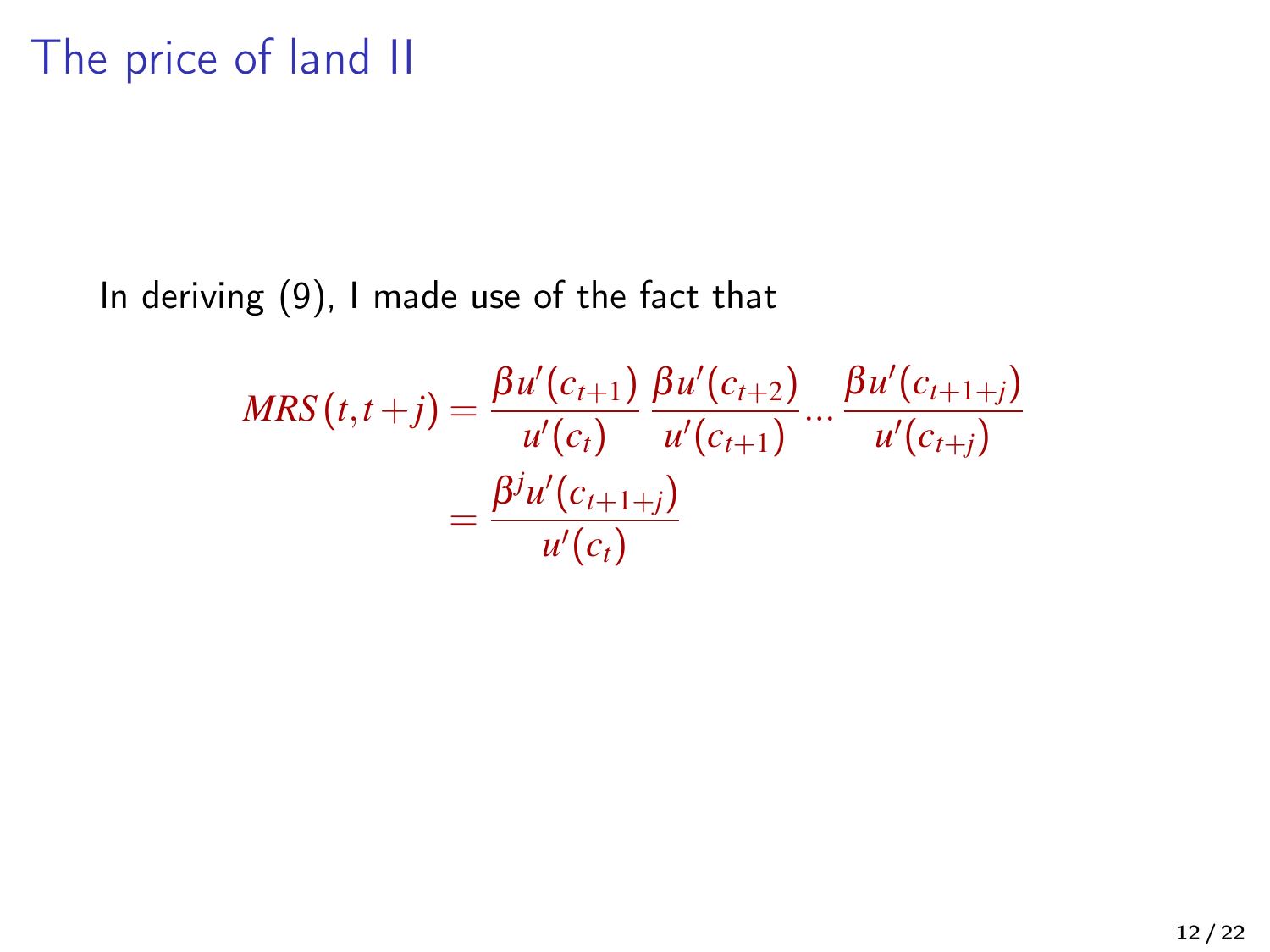### The price of land

Key result: The asset price equals the discounted present value of "divdends."

$$
p_t = \sum_{j=1}^{\infty} d_{t+1} MRS(t, t+j)
$$
 (10)

The discount factor is the Marginal Rate of Substitution

$$
MRS(t, t+j) = \frac{\beta^j u'(t+j)}{u'(t)}
$$
\n(11)

This is a fairly general result.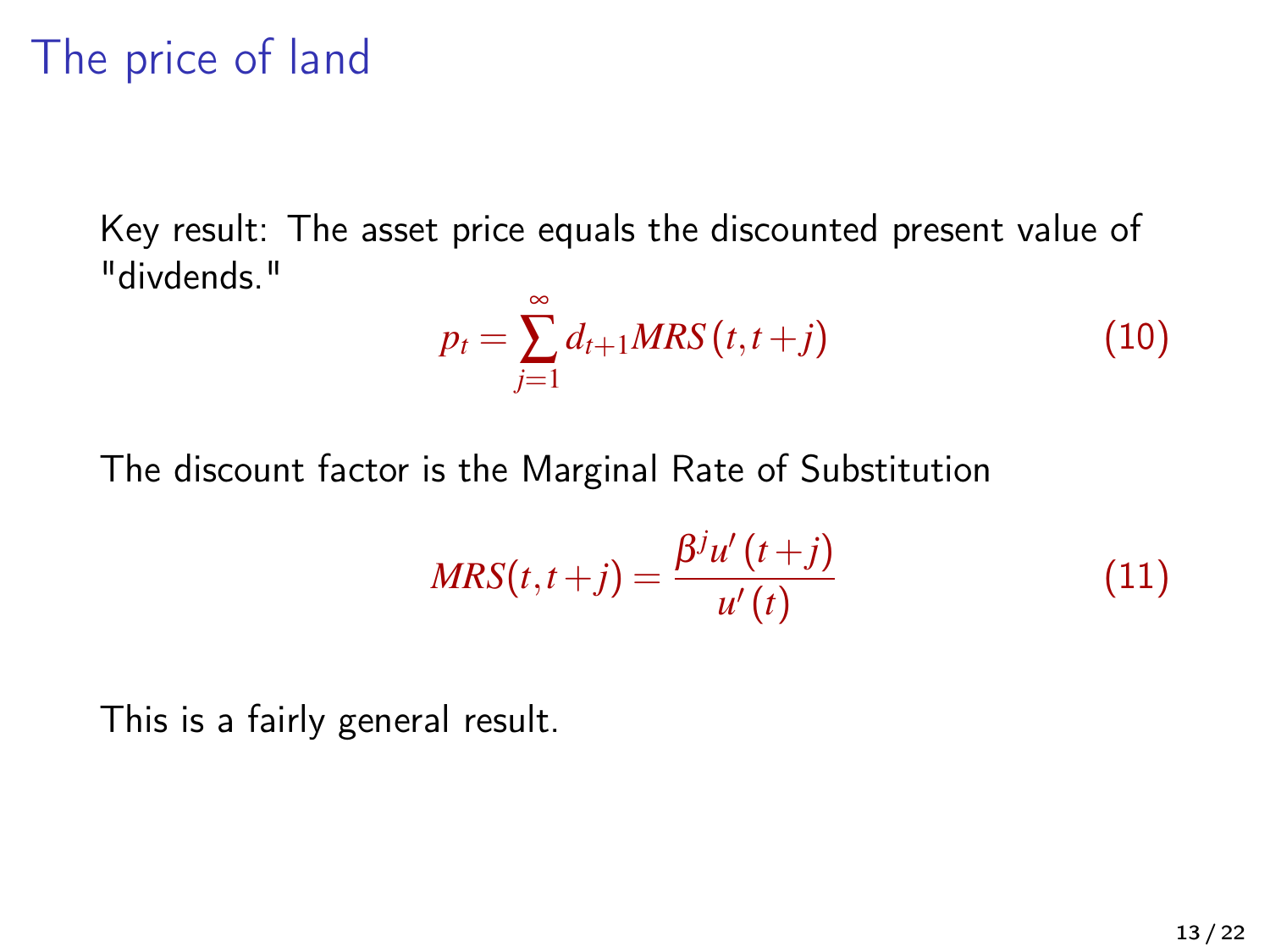### The price of land: Intuition

The price should equal the value of the dividend stream.

What is the derivative of *p* w.r.to dividends?

- $\triangleright$  Start from the equilibrium price.
- $\blacktriangleright$  Add  $\varepsilon$  to the date  $t+j$  payoff.
- **Figure 1** The household gains  $\beta^{j}u'(t+j)\varepsilon$ .
- The household pays for this:  $u'(t) \varepsilon$ .

In equilibrium, the price change should equal the willingness to pay for additional dividends:

$$
\partial p_t / \partial d_{t+j} = \frac{\beta^j u'(t+j)}{u'(t)}
$$
(12)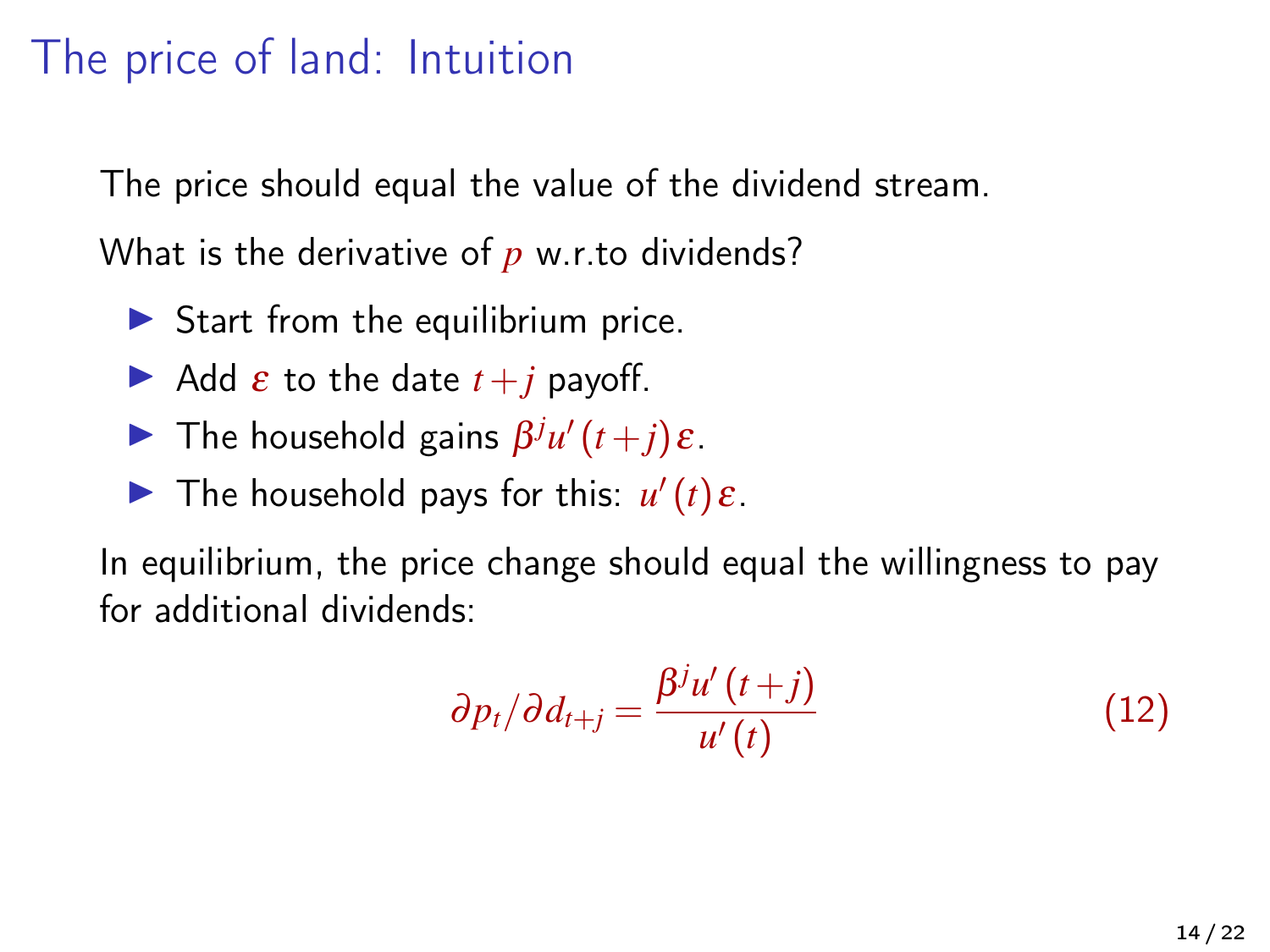The price of land: stationary economy

In a stationary economy:  $A_t = A^S$  and  $d_t = F_L(N, L, A^S)$ . Then:

$$
p_t^S = \sum_{j=1}^{\infty} \beta^j F_L(N, L, A^S)
$$
  
= 
$$
\frac{\beta}{1 - \beta} F_L(N, L, A^S)
$$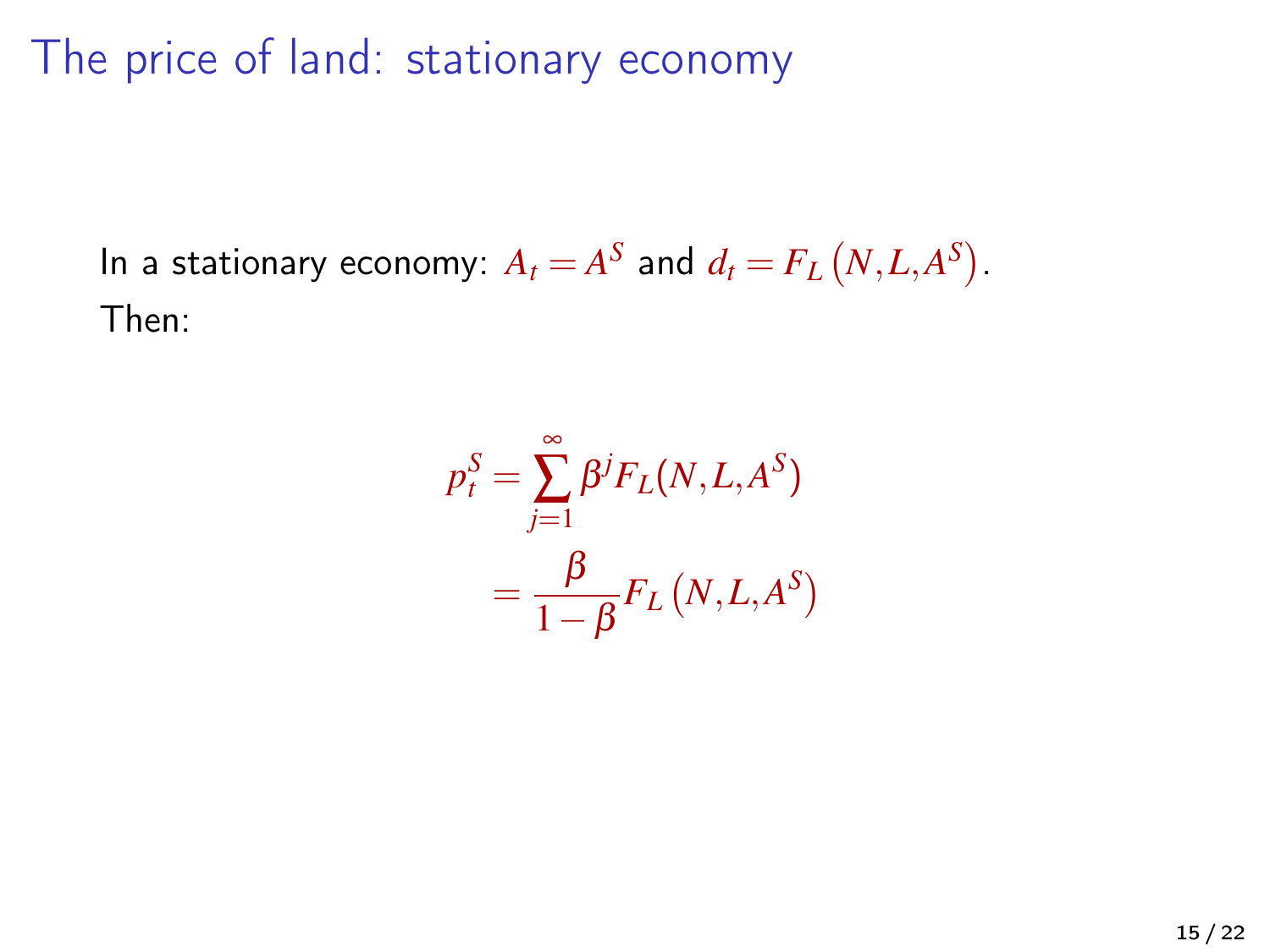# The price of land: fluctuating economy

We calculate *p<sup>t</sup>* for an economy which is subject to deterministic fluctuations.

- In even periods  $A_t = A^H$
- In odd periods  $A_t = A^L \le A^H$ .

Simplifying assumptions:

- $\blacktriangleright$  the marginal product of land is independent of  $A_t$ .
- $\triangleright$   $2F^S = F^H + F^L$ , where  $F^j = F(N, L; A^j)$ .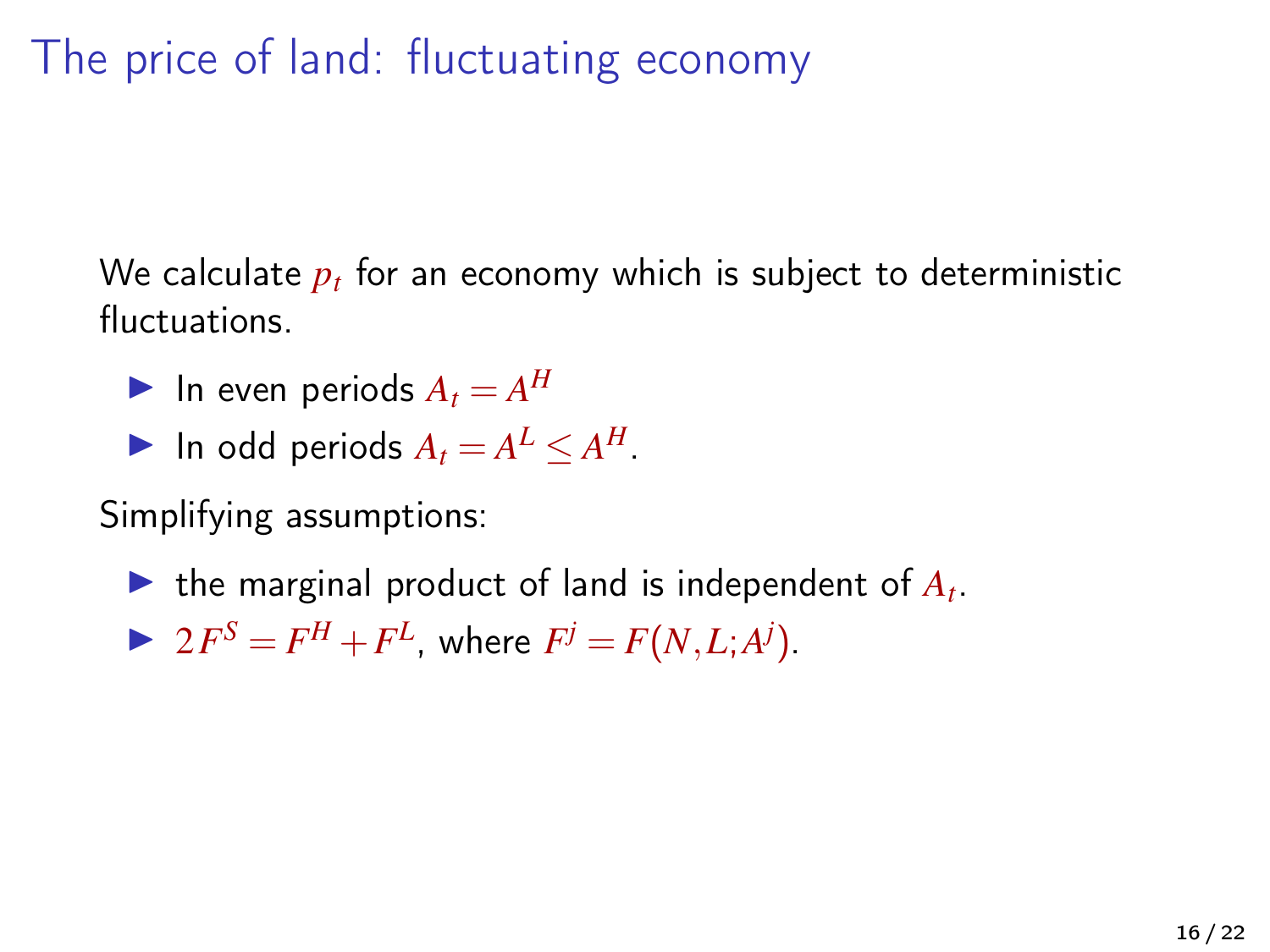# The price of land: fluctuating economy

The trick is to break the sum in [\(9\)](#page-10-0) into two parts.

- $\triangleright$  For even number of periods ahead:  $MRS(t, t+2j) = 1$
- $\blacktriangleright$  For odd number of periods ahead:  $MRS(t, t+2j-1) = MRS(t, t+1) = \alpha_t$

In bad periods:  $\alpha_t = \mathcal{u}'\left(F^H\right)/\mathcal{u}'\left(F^L\right) \equiv \alpha < 1$ In good periods:  $\alpha_t = 1/\alpha > 1$ .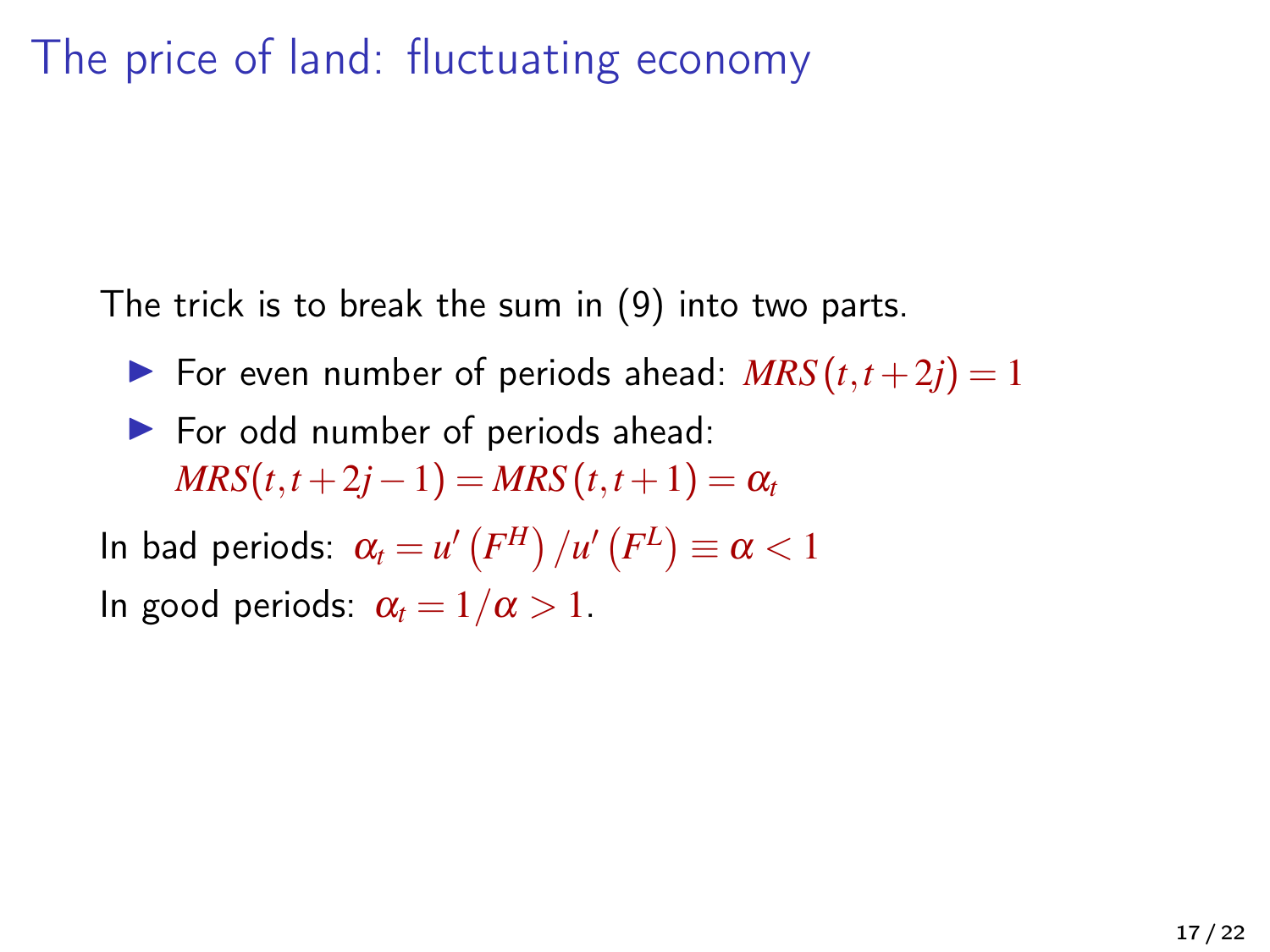# Fluctuating economy

Then the price of land may be written as:

$$
p_t^R = F_L \left\{ \alpha_t + \beta + \beta^2 \alpha_t + \beta^3 + \dots \right\}
$$
  
=  $F_L \left\{ \alpha_t \sum_{j=0}^{\infty} (\beta^2)^j + \beta \sum_{j=0}^{\infty} (\beta^2)^j \right\}$   
=  $F_L \left\{ \frac{\alpha_t}{1 - \beta^2} + \frac{\beta}{1 - \beta^2} \right\}$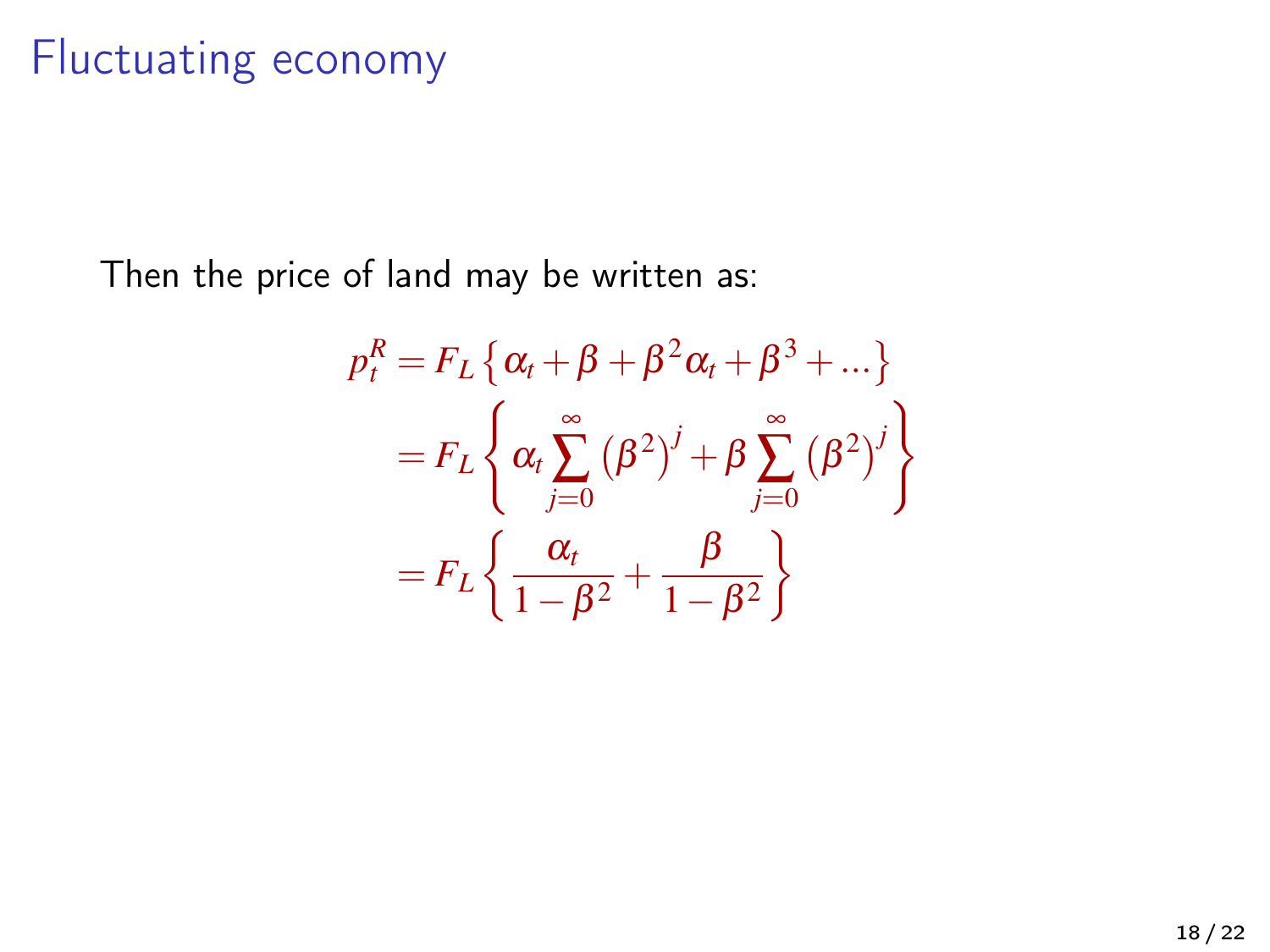# The price of land: fluctuating economy If *t* is even (good), then

$$
p_t^{even} = (1/\alpha + \beta) F_L \frac{\beta}{1 - \beta^2}
$$

If *t* is odd (bad), then

$$
p_t^{odd} = (\alpha + \beta) F_L \frac{\beta}{1 - \beta^2}
$$

$$
p^{good}/p^{bad} = \frac{1/\alpha + \beta}{\alpha + \beta} > 1
$$
 (13)

Intuition:

- $\triangleright$  we get alternating payoffs that are either  $(1/\alpha, 1)$  or  $(\alpha, 1)$ times  $F_L$
- ightharpoonting at  $\beta^2$  produces the present value factor  $1/(1-\beta^2)$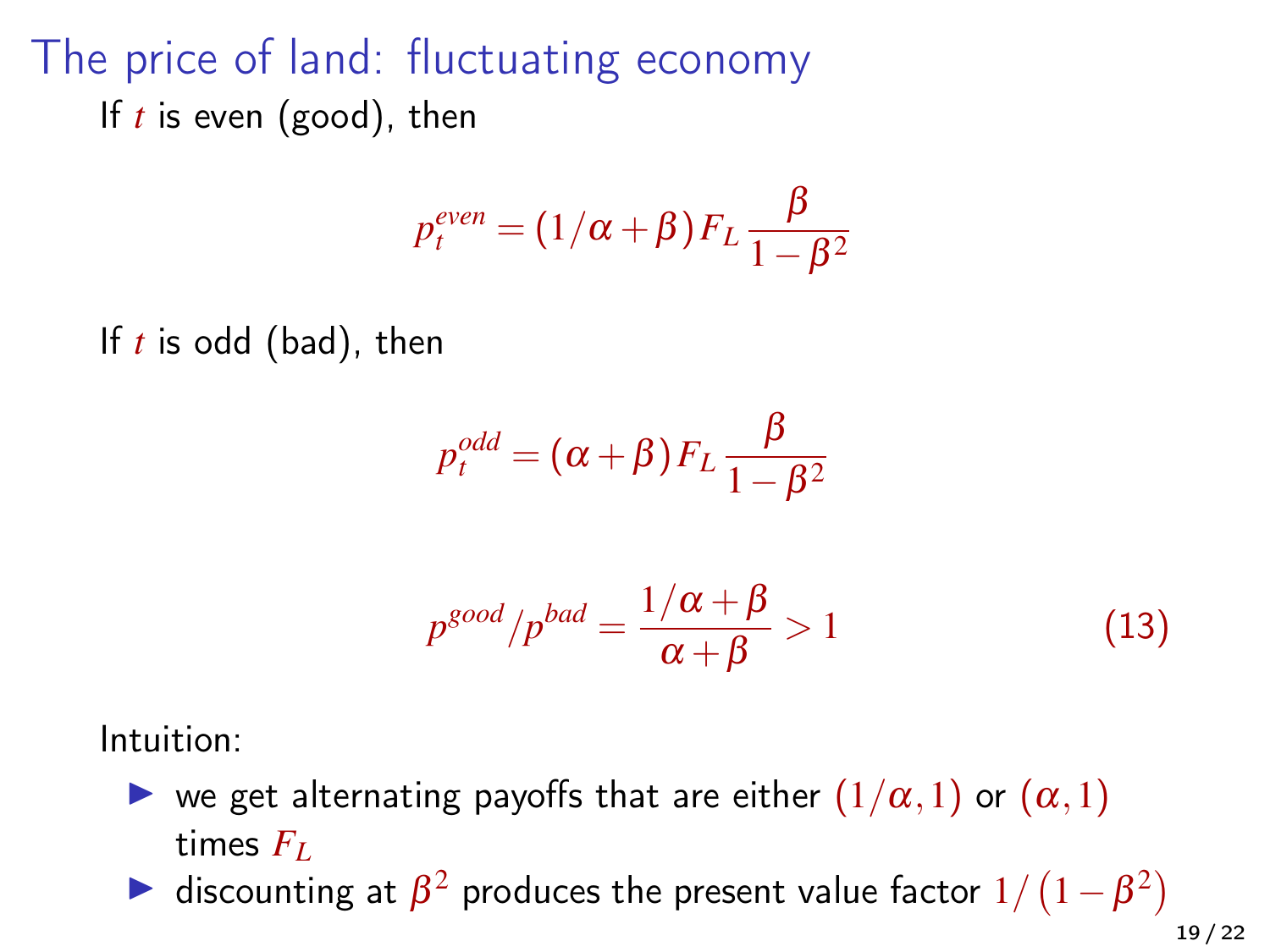The price of land: fluctuating economy

Since  $1 - \beta^2 = (1 + \beta)(1 - \beta)$ ,

$$
\frac{p_t^{even}}{p_t^S} = \frac{1/\alpha + \beta}{1 + \beta} > 1
$$

$$
\frac{p_t^{odd}}{p_t^S} = \frac{\alpha + \beta}{1 + \beta} < 1
$$

The price of the asset fluctuates around its price in the stationary economy.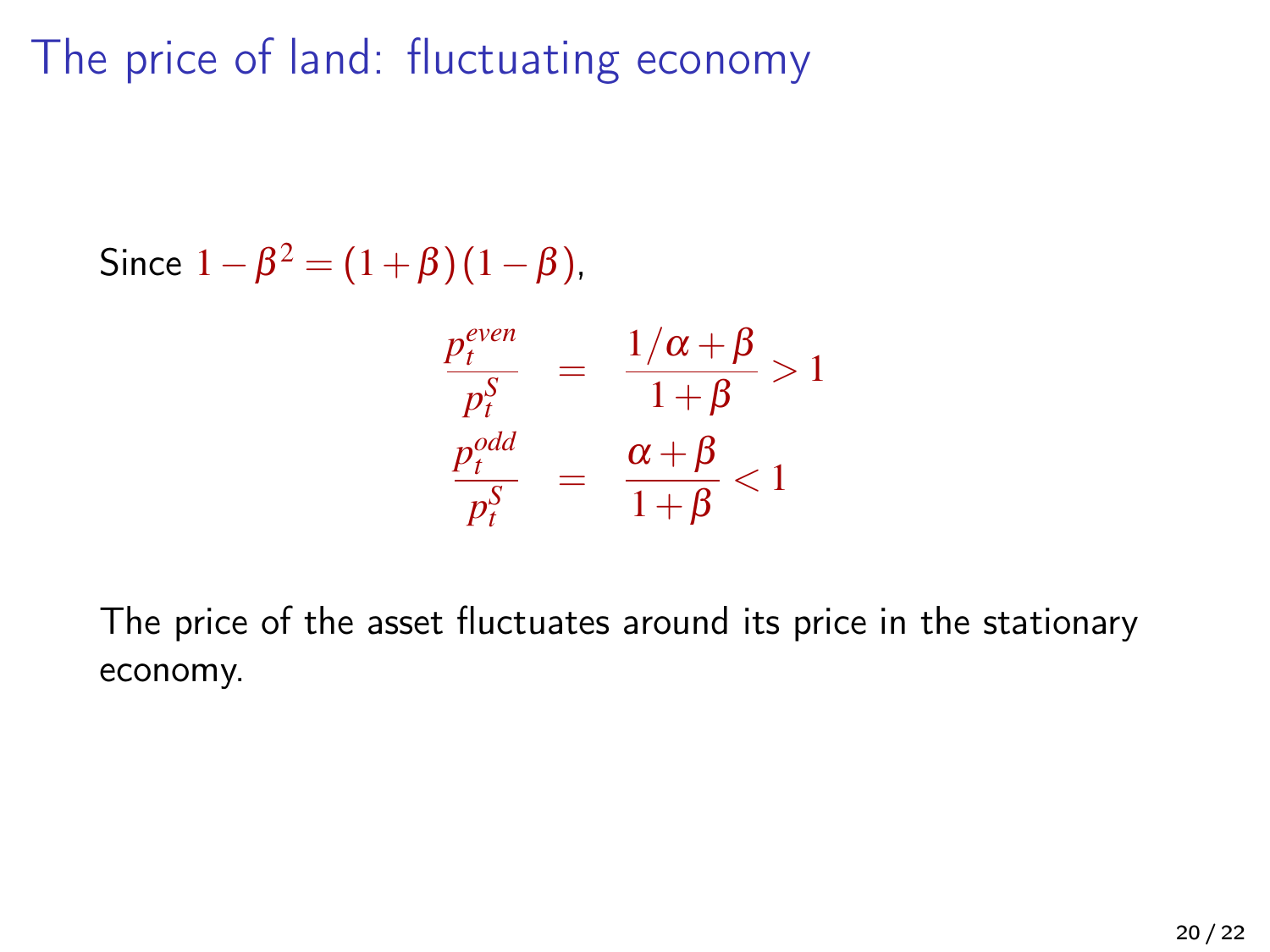# The price of land: Intuition

Consider an even period.

- $\blacktriangleright$  Times are good, so that saving is easy.
- $\triangleright$  And the return tomorrow is worth a lot because times will be bad.
- $\blacktriangleright$  Hence, the demand for land is high and so is the price.

In odd periods, saving is painful and the return won't be worth much tomorrow. So the price is low.